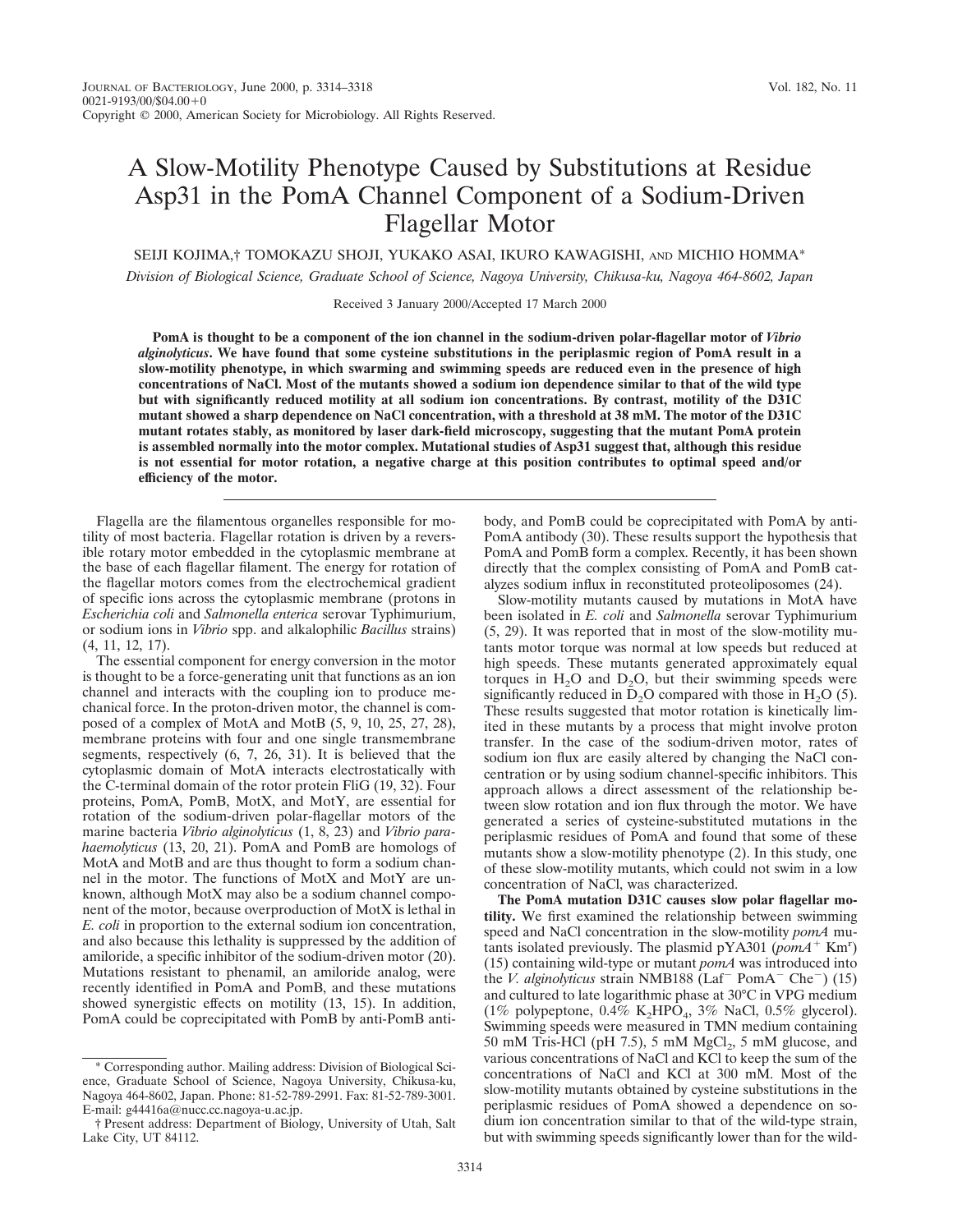



 $(B)$ 



FIG. 1. Sodium concentration dependence of slow-motility mutants. (A) NMB188 (PomA<sup>-</sup> Che<sup>-</sup>) cells containing wild-type (filled circle) or mutant (I175C [triangle] or D31C [open circle]) *pomA* cells were harvested in late logarithmic phase and resuspended in TMN medium (pH 7.5) containing various concentrations of NaCl. Motility of the cells was observed at room temperature under a dark-field microscope and recorded on videotape. Swimming speed was determined as described previously (3). The average swimming speed was obtained by measuring more than 20 swimming tracks. (B) The predicted transmembrane regions of PomA. The residue Asp31 is marked by a filled circle and white letter. The topology of PomA was predicted from the hydropathy profile of PomA and the topology of the MotA protein of *E. coli* (31).

type strain (Fig. 1A; PomA I175C is a typical example). Among the slow-motility mutants, only D31C showed a significantly different dependence on sodium ion concentration (Fig. 1A). This mutant did not swim at low concentrations of NaCl (0 to 19 mM). It could swim in medium containing 38 mM NaCl, and its swimming speed increased gradually as the concentration of NaCl in the medium increased. It swam at about 20 mm/s in 300 mM NaCl, a speed about one-fourth that of cells expressing the wild-type PomA and comparable to the speed of the PomA I175C mutant. As shown in Fig. 1B, Asp31 of PomA is thought to be located in the periplasmic loop region. We found that the swimming speed of the PomA D31C mutant was further reduced by the sulfhydryl modifying reagents dithionitrobenzoic acid and *N*-ethylmaleimide, although motility of the wild-type strain, which does not contain cysteine in PomA, was not reduced. This result suggests that this residue is exposed to the outside (2).

**Site-directed mutagenesis of PomA Asp31.** Given the presumed location of Asp31 in the periplasmic space (Fig. 1B), the negative charge of this residue might affect rates of ion influx through the motor. We next carried out site-directed mutagenesis to replace Asp31 of PomA with various residues. Mutations were made in *pomA* carried in the plasmid pYA301 by the two-step PCR method described previously (15). Plasmids carrying the mutated *pomA* were transformed to the PomA<sup>-</sup>  $Che^-$  strain NMB188, and swimming speeds were measured at various NaCl concentrations (Fig. 2). We generated 10 new mutants, all of which, except the D31F mutant, exhibited motility at 300 mM NaCl. The mutants were classified into four groups according to their NaCl thresholds for motility and their maximal swimming speeds in 300 mM NaCl. The type I mutant D31E showed nearly the same sodium dependence and swimming speed as the wild-type strain. Type II mutants were slightly shifted in their threshold for motility, being motile in 13 to 19 mM NaCl, and they exhibited a reduced maximal swimming speed relative to the wild-type strain. Mutants carrying substitutions with neutral side chains (D31N, D31Q, and D31S) fell into this group. The single type III mutant (D31G) showed the same NaCl dependence and maximum speed as D31C. Type IV mutants had a higher NaCl threshold for motility, requiring more than 75 mM NaCl for motility and showing reduced maximum swimming speeds relative to D31C. Substitution with small (D31A), large (D31Y), or positively charged residues (D31K and D31R) produced this profile. These results show that various mutations in Asp31 of PomA affect the sodium ion concentration dependence of motility. Charge-reversed mutations (D31K and D31R) greatly reduced motility, but the charge-conserved mutation (D31E) did not affect motility very much, suggesting that a negative charge at this position might be important for optimal function of the motor.

To investigate whether Asp31 is located near ion-binding sites in the channel complex, we examined the inhibition of motility of the D31C mutant by the sodium channel-specific inhibitors phenamil and amiloride. Motility of both the D31C mutant and the wild-type strain was inhibited by 50  $\mu$ M phenamil or 3 mM amiloride in 100 mM NaCl (data not shown). Thus, Asp31 of PomA might not be directly involved in binding sodium ions. We also performed immunoblotting of whole-cell proteins of the mutants, using a polyclonal anti-PomA peptide antibody. All of the mutant PomA proteins were detected at levels sufficient to support motor function (data not shown).

**Analysis of speed fluctuations in the PomA D31C mutant.** It has been shown, by adjusting the sodium ion concentration in the medium, that rotation of the polar flagellar motor of *V. alginolyticus* is stable as the motor speed is varied over a wide range (from about 50 to about 1,000 revolutions per second [rps]) (22). Thus, if sodium flux is reduced in the D31C motor but other aspects of function are unaffected, the rotation speed of the motor should not fluctuate. However, if the force-generating units of the mutant bind unstably to sites in the motor, this effect should slow the motility and increase fluctuations in rotation speed. To test this idea, we measured flagellar rotation in NMB188 cells containing wild-type or D31C mutant PomA protein by using laser dark-field microscopy (LDM), as described previously (16). In this method, a rapidly rotating flagellum is irradiated by a thin beam of laser light, and its rotation rate is measured from the intensity change of scattered light (18).

NMB188 cells containing wild-type or D31C PomA protein were harvested at late logarithmic phase, washed once with TMN medium, and resuspended in the same medium. The cell suspension was poured into the space between the slide and the cover glass on which thin spacers were placed. After 10 min, cells not stuck to the cover glass were washed by a flow of TMN medium. To allow speed fluctuations to be compared at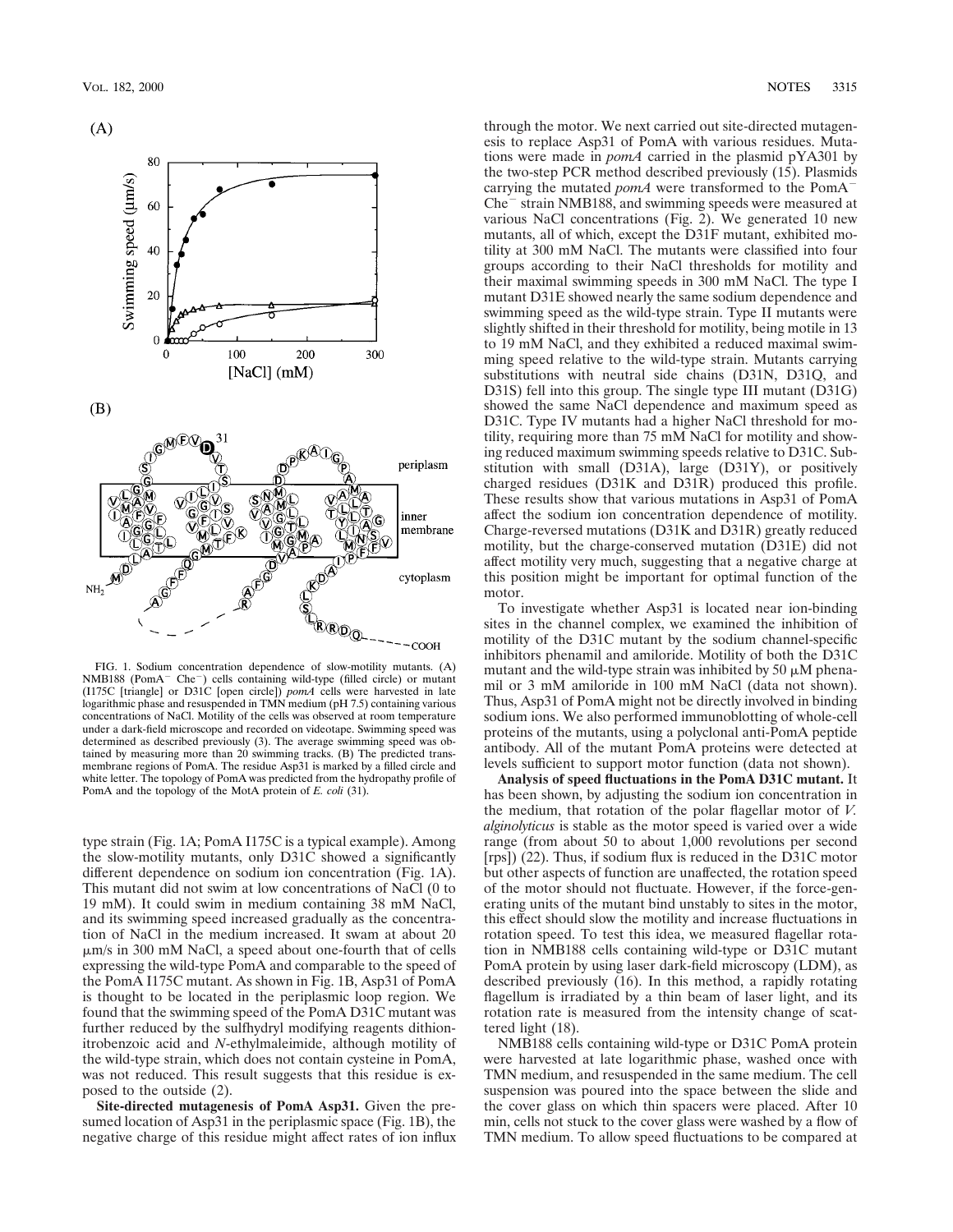3316 NOTES J. BACTERIOL.



FIG. 2. Sodium-dependent motility of the PomA Asp31 mutants. Mutants were classified into four groups based on the Na<sup>+</sup> concentration threshold for motility. NMB188 cells expressing each mutant PomA were harvested at late logarithmic phase and suspended in TMN medium containing various concentrations of NaCl. Swimming speeds were measured as described in the legend to Fig. 1. WT, wild type.

the same average rotation speed, wild-type cells were studied in 6 mM NaCl and mutant cells were studied in 300 mM NaCl. Figure 3A shows the intensity of scattered light versus time for both the wild type and the mutant. Both mutant and wild-type flagella rotated steadily at about 200 rps (Fig. 3B). To evaluate speed fluctuations of the motors, we made the following calculation for multiple samples: (standard deviation of the rotation rate)/(average rotation rate)  $\times$  100. This value was 10 and 12% for the wild type and the D31C mutant, respectively, suggesting that force-generating units of the mutant D31C motor are stably bound to the motor.

**Possible role of negative charge of Asp31 for motor rotation.** In this study, we characterized slow-motility mutants that might have defects in essential steps of torque generation by the flagellar motor. Two questions are raised by these slowmotility mutants. First, what slows the rotation of these mutant motors? Second, what causes a threshold for motility? Two factors are likely to be important: the rate of sodium influx through the motors and the efficiency of energy conversion in the motors. That is, ion flux through the mutant motors might be decreased and/or the efficiency of energy coupling in the mutant motors might be reduced by defects in the channel complex. The simplest model for such a defect is that mutation of Asp31 of PomA makes ions pass more slowly through the channel (for example, the pore size might become smaller). Mutations might reduce the rate of flow so much that it results in a threshold for motility. Similarly, reduction in the efficiency of energy conversion in the motor might cause this phenotype.

Based on this study, we cannot conclude which model is

more likely to explain the effect on motor rotation imposed by replacements of Asp31. Asp31 is located in the first periplasmic loop  $(log_{1-2})$  of PomA, and it has been suggested that  $loop_{1-2}$  may be in contact with other proteins, such as PomB, MotX, or MotY, or that it may be embedded in the pore region of the channel (2). In either case, the negative charge of this residue appears to be important. Introduction of a positive charge (D31K or D31R), and also changes in the size of the side chain (D31A and D31Y), caused large increases in the threshold NaCl concentration needed for motility. These mutations (type IV) probably do not cause unstable binding of the force-generating units to the motor, because the motors of D31C mutant rotated steadily. Thus, the mutant phenotype is probably due to defects in the channel complex itself and not in its installation into the motor.

The periplasmic segment of PomA contains two other negative charges, D170 and D171 (in  $loop_{3-4}$ ). These negative charges, together with D31, may function to recruit sodium ions into the channel complex. An analogous recruitment mechanism for hydrogen ions has been suggested for bacteriorhodopsin (14). The D170C or D171C single mutant reduced motility; however, both of them did not have NaCl thresholds for motility as D31C did. Double mutations of these two residues might affect motility more severely. According to sequence alignment of MotA proteins, these three residues are conserved in some species, but not perfectly. Alignment also shows that MotA proteins have several charged residues in periplasmic domains, and in most cases, their net charges are negative. This might imply that the negatively charged area in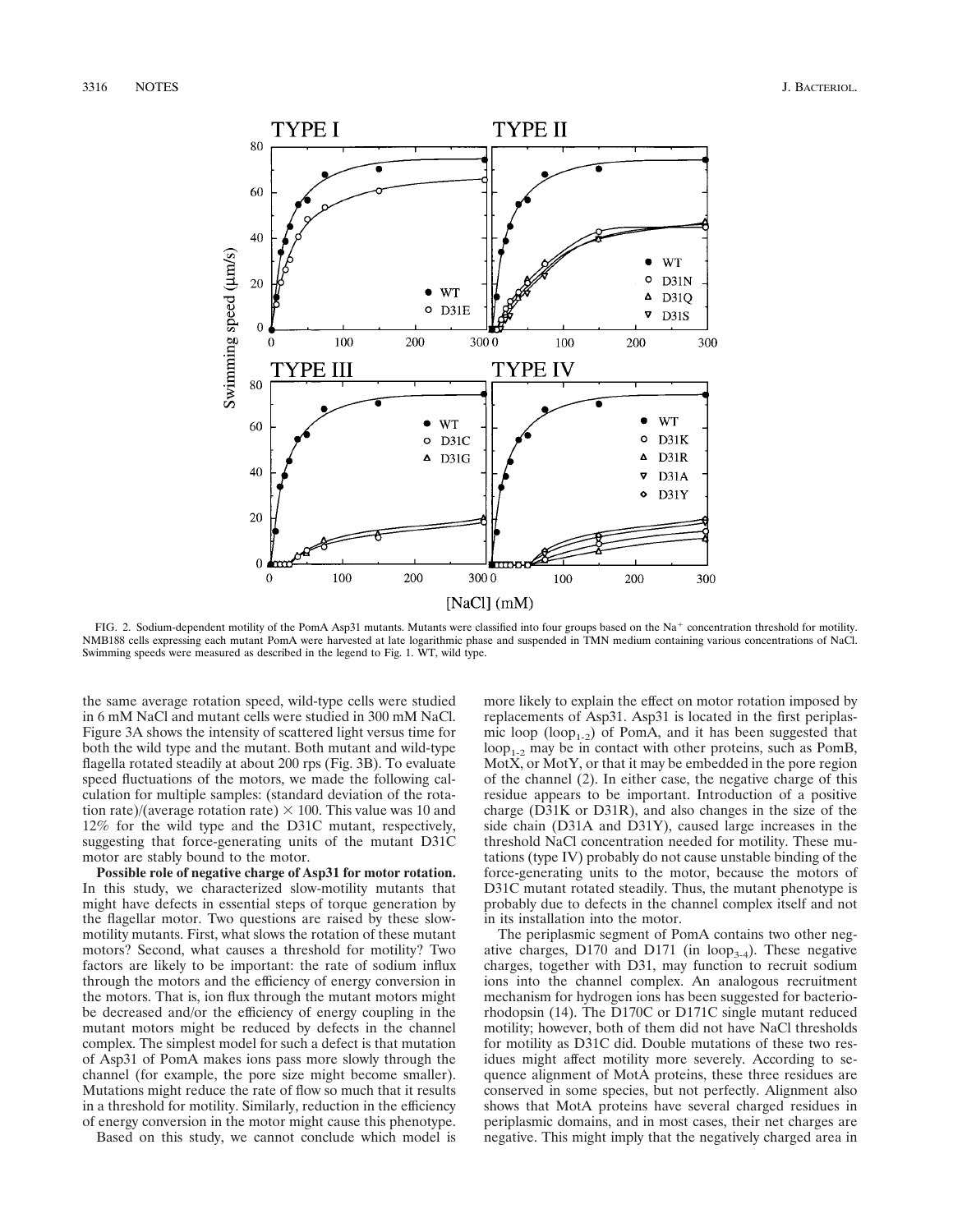

FIG. 3. Flagellar rotation of wild-type and D31C mutant cells detected by LDM. Rotation of a single polar flagellum of a stuck cell of NMB188 expressing wild-type or D31C PomA protein was measured by using LDM for about 6 s in the presence of 6 mM NaCl (wild type) or 300 mM NaCl (D31C), as described previously (16). (A) Intensity changes of the scattered light from the rotating flagellum. The interval between peaks corresponds to the rotation period. (B) Fluctuations in rotation rate of the wild-type and D31C mutant motors plotted as the reciprocal of the interpeak intervals from the data in panel A. Average rotation rates were  $197 \pm 20.7$ rps (wild type) and  $187 \pm 16.9$  rps (D31C).

MotA proteins can function similarly to recruit protons into MotA/MotB channels.

Recently, our group succeeded in measuring sodium ion flux, in response to a potassium diffusion potential, through purified PomAB channel complexes reconstituted in proteoliposomes (24). Such a direct measurement of the current passed through the channel complex will be needed to clarify the function of residue Asp31. We hope to determine the cause(s) of the  $Na<sup>+</sup>$  concentration threshold and thus gain insight into the mechanism of torque generation.

We thank David F. Blair and Ken Sato for critically reading the manuscript.

This work was supported in part by grants-in-aid for scientific researches (to I.K. and M.H.) from the Ministry of Education, Science and Culture of Japan and the Japan Society for the Promotion of Science (to S.K. and Y.A.).